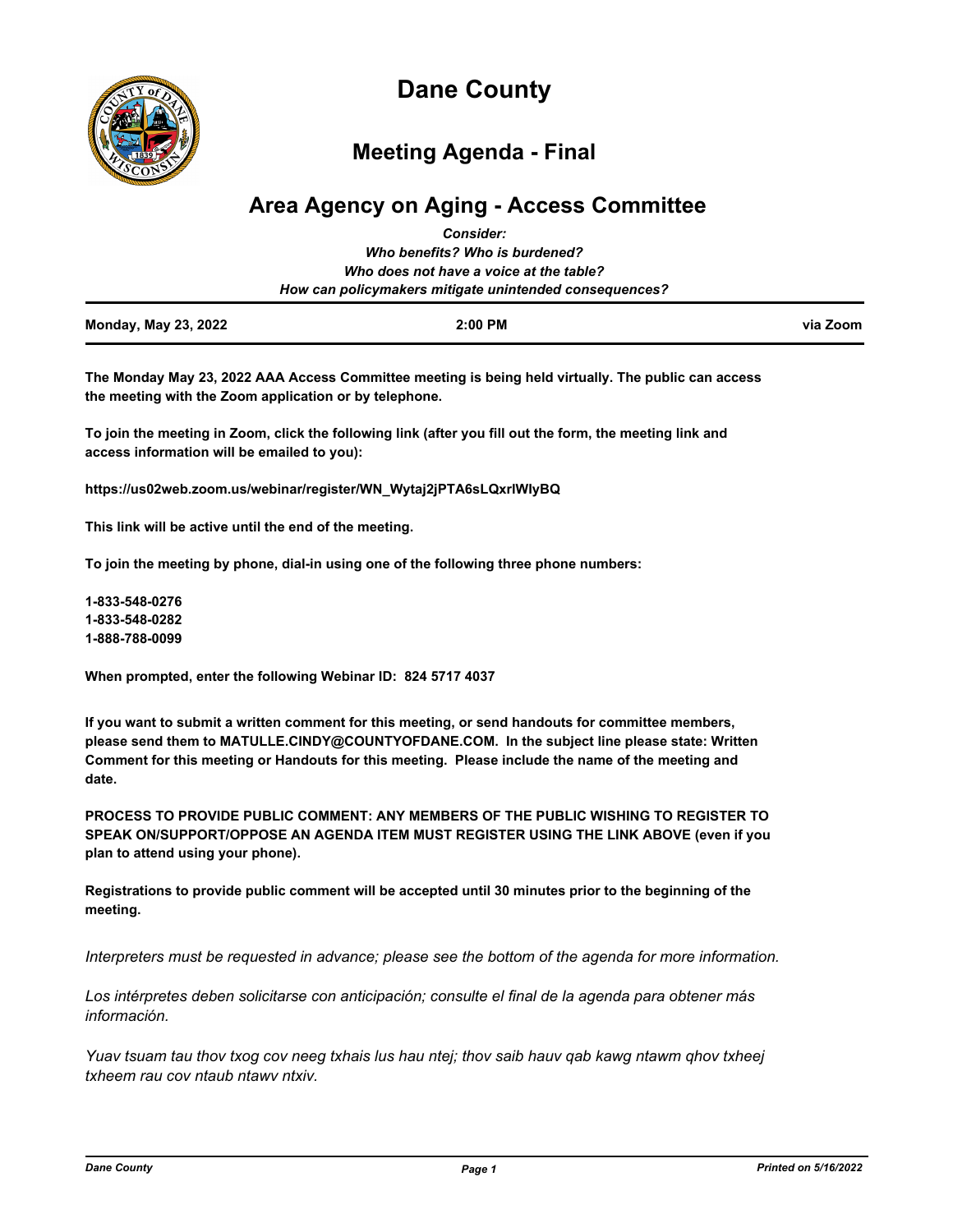## **A. Call To Order**

#### **B. Consideration of Minutes**

[2022 MIN-009](http://dane.legistar.com/gateway.aspx?m=l&id=/matter.aspx?key=22719) Minutes from April 4, 2022

*Attachments:* [2022\\_0404\\_AAA Access Committee Minutes](http://dane.legistar.com/gateway.aspx?M=F&ID=3f0b3a6f-5604-4658-bd3f-695f583b688f.pdf)

#### **C. Action Items**

#### **D. Presentations**

- 1. Bilingual Case Management Program Annual Update (Newbridge/Krueger)
- 2. Health Equity Assessment Tools (Velasquez)

[2021 RPT-1014](http://dane.legistar.com/gateway.aspx?m=l&id=/matter.aspx?key=22599) Health Assessment Tool

**Attachments: [Health Equity Assessment Tool Final](http://dane.legistar.com/gateway.aspx?M=F&ID=84851a99-c888-4fcc-9d1c-b437962014e6.docx)** 

## **E. Reports to Committee**

1. 2022 Case Management Service Reports: QTR 1

[2022 RPT-010](http://dane.legistar.com/gateway.aspx?m=l&id=/matter.aspx?key=22720) 2022 Case Management Service Reports Qtr 1 *Attachments:* [2022 CM Service Report Summary QTR 1](http://dane.legistar.com/gateway.aspx?M=F&ID=4d3b08da-d840-4521-874e-a49c9e7c0ab8.pdf)

2. 2022 Committee Work Plan: QTR 1

[2022 RPT-017](http://dane.legistar.com/gateway.aspx?m=l&id=/matter.aspx?key=22739) AAA Access Committee Work Plan Qtr 1 *Attachments:* [2022 Access Comm Work Plan Qtr 1](http://dane.legistar.com/gateway.aspx?M=F&ID=444c783d-c84d-45ec-904e-bd79776c09ec.pdf)

- 3. Chair & Staff Reports
	- a. How to proceed with future meetings?